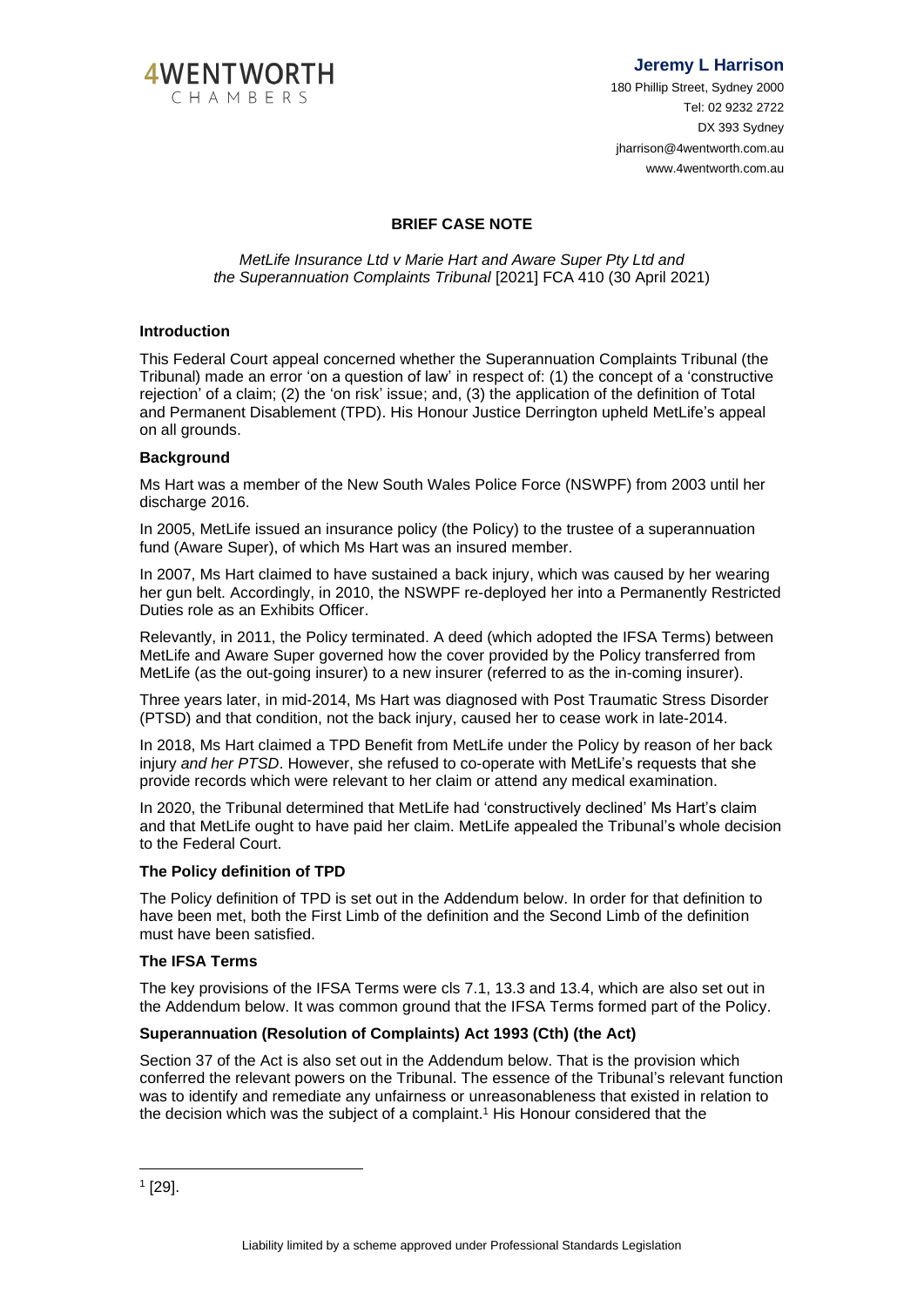entitlement of parties to make submissions to the Tribunal 'must' have given rise to an 'obligation' on the Tribunal to consider such submissions.<sup>2</sup>

### **A 'question of law'**

There was a dispute as to whether MetLife's appeal raised an error on a 'question of law'. His Honour acknowledged that defining what constitutes a 'question of law' is 'elusive', particularly in the present matter where, pursuant to s 37 of the Act, the 'question of law' concept needed to consider both statutory rules and the legal rights of private parties pursuant to contract (being the Policy and the IFSA Terms). 3

However, his Honour found that the issues raised by MetLife primarily concerned the proper application of the Policy and the IFSA Terms and that such issues did properly give rise to the present appeal on questions of law.<sup>4</sup>

### **'Constructive rejection'**

His Honour noted that, here, the two questions of law were, firstly, what is the true nature of a 'constructive rejection' of a claim under a life policy? Secondly, was there a 'decision' for the purposes of s  $37(2)(a)$  of the Act?<sup>5</sup>

The concept of a constructive rejection has been considered in previous decisions of the Supreme Court of NSW concerning the Policy<sup>6</sup> and his Honour noted those decisions with apparent approval.<sup>7</sup> His Honour described the test for whether a constructive rejection had occurred to be 'whether, in the manner in which it dealt with the claim, MetLife breached its duties of good faith and fair dealing'.<sup>8</sup>

His Honour said that, when addressing whether there had been a constructive rejection, it was necessary to contextualise MetLife's conduct in assessing Ms Hart's claim. Accordingly, analysing this issue is highly fact specific to the claim in question, and a full chronology of the sequence of events and communications is required. Ultimately, his Honour found that Ms Hart 'refused to co-operate' when MetLife sought to investigate her claim<sup>9</sup> whereas MetLife had dealt with her claim in an 'expeditious and professional manner' which did not cause delay. 10

His Honour concluded that the Tribunal misunderstood the concept of a constructive decline and asked itself the wrong questions as to how a constructive rejection might arise.<sup>11</sup> The Tribunal erroneously attributed the delay of others to MetLife and wrongly considered MetLife's investigations to be unreasonable (because the Tribunal did not appreciate the 'on risk' issue, noted below).

#### **On risk**

A central point in this appeal was whether the Tribunal erred by failing to find that MetLife was not on risk in respect of Ms Hart's PTSD. His Honour observed that the IFSA Terms limited the extent to which MetLife remained on risk in respect of claims made pursuant to the Policy but made after the Policy terminated; MetLife was only on risk for such claims which related to the injury or illness which incapacitated the insured member from work (see the definition of 'not at work' in the IFSA Terms), essentially, when the Policy terminated.

7 [42]-[45]. 8 [71]. 9 [2], [11]-[12].  $10$  [3]. <sup>11</sup> [77].

<sup>2</sup> [30].

<sup>3</sup> [31].

<sup>4</sup> [34].

<sup>5</sup> [35].

<sup>6</sup> *Shuetrim v FSS Trustee Corporation* [2015] NSWSC 464 at [153] (partly overturned on other grounds on appeal: *TAL Life Ltd v Shuetrim* (2016) 91 NSWLR 439), *Hellessey v MetLife Insurance Ltd* [2017] NSWSC 1284 at [131]-[134]) and *Sargeant v FSS Trustee Corporation and MetLife Insurance Ltd* [2018] NSWSC 1997 at [101]-[104].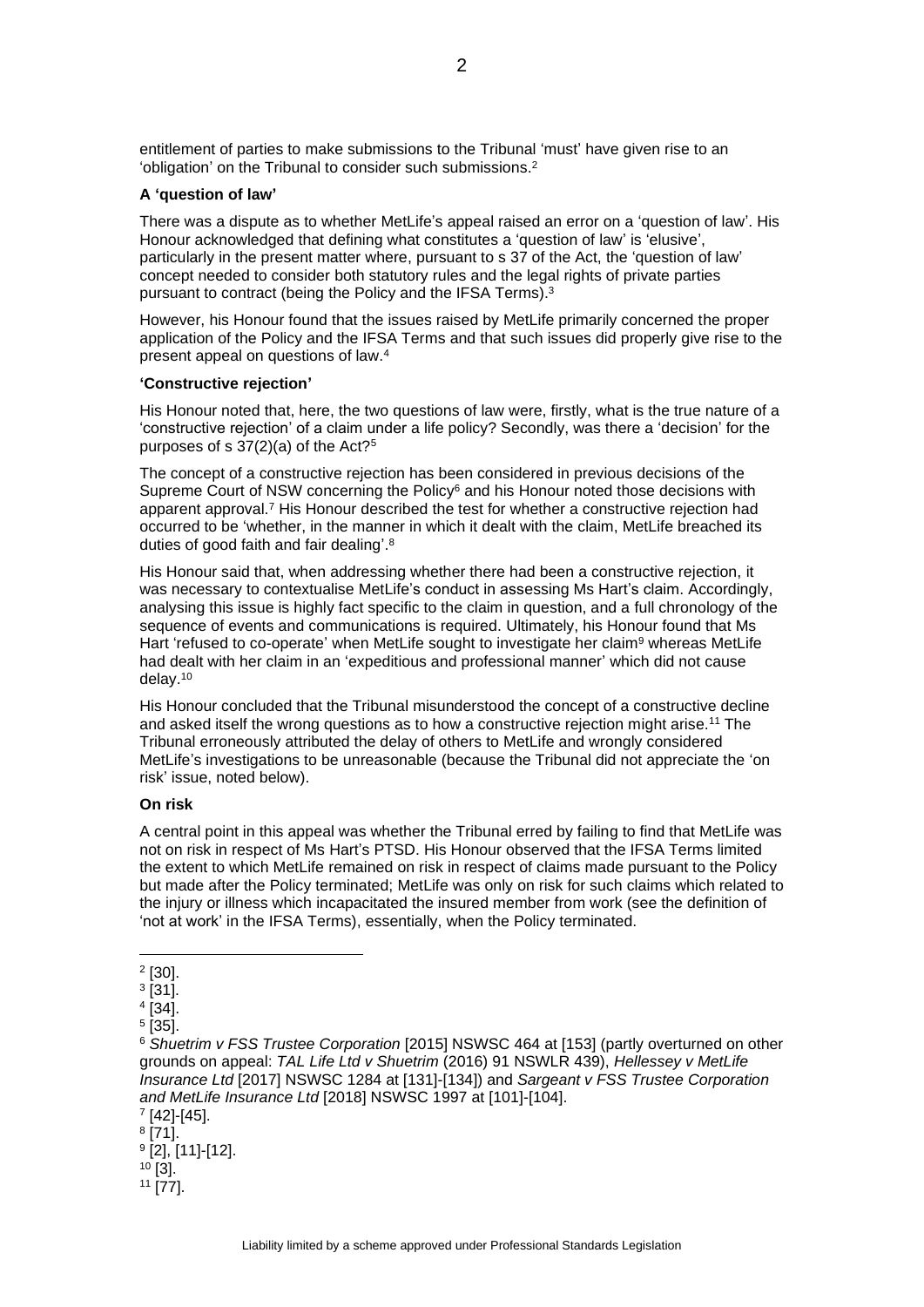When the Policy terminated in 2011, Ms Hart was incapacitated from her work by reason of her back injury only, not because of her PTSD which was diagnosed in 2014. Accordingly, MetLife did not remain on risk in respect of her PTSD because her PTSD was not related to her back injury.

His Honour found that Ms Hart ceased work permanently in 2014 because of her PTSD<sup>12</sup> and that the Tribunal failed to appreciate the consequences of the IFSA Terms, which governed how MetLife ceased being 'on risk' in respect of the Policy.<sup>13</sup>

His Honour considered that the consequences of this failure were that the Tribunal: failed to identify and ask itself the correct questions; and, erroneously concluded that MetLife's investigations were unfair and unreasonable, as noted above.

For instance, his Honour accepted that the Tribunal did not ask itself, firstly, what medical condition caused Ms Hart to be 'not at work' when the Policy terminated? Nor, secondly, were the conditions in respect of which she claimed TPD related to that condition?<sup>14</sup>

His Honour found that the Tribunal applied the wrong test as to whether MetLife was liable, and that this error vitiated the Tribunal's decision.

#### **Application of the definition of TPD in the Policy**

MetLife had submitted to the Tribunal that Ms Hart did not satisfy the First Limb of the definition of TPD by reason of any injury or illness for which MetLife was on risk because the cause of her absence from work during the initial six months was her PTSD rather than her back injury.

In that regard, his Honour agreed that 'the real difficulty for Ms Hart' was that, as MetLife's 'liability became limited following the takeover date [1 October 2011] as provided by the [IFSA Terms], and she was not absent from work for six months as a result of her back pain, **MetLife has no liability in respect of the claim** (emphasis added).' 15

In view of that finding, his Honour did not need to determine whether the *same* injury or illness must satisfy both the First Limb and the Second Limb of the definition of TPD in the Policy.<sup>16</sup> His Honour considered that this interpretation accorded 'some coherency' but could not 'be taken too far'. However, even when his Honour endeavoured to illustrate a theoretical example in which the two Limbs were satisfied by different injuries or illnesses, he then acknowledged that 'such a scenario is really only concerned with one originating cause.'

#### **Outcome**

His Honour upheld MetLife's appeal on all grounds, being in respect of the 'constructive rejection',<sup>17</sup> the 'fundamental ground' concerning the on risk issue,<sup>18</sup> and in respect of the application of the definition of TPD. <sup>19</sup> Accordingly, the Court set aside the Tribunal's decision and remitted the matter to the Tribunal or other appropriate body (namely, the Australian Financial Complaints Authority) to be determined according to law and his Honour's reasons. MetLife sought no order in respect of costs and therefore no orders regarding costs were made.

> Jeremy L Harrison Fourth Floor Wentworth Chambers May 2021

- <sup>14</sup> [102].
- $15$   $[127]$ .
- <sup>16</sup> See [121]-[125].
- <sup>17</sup> [77].
- <sup>18</sup> [112].  $19$  [131].

<sup>12</sup> [8], see also [2].

<sup>13</sup> [2].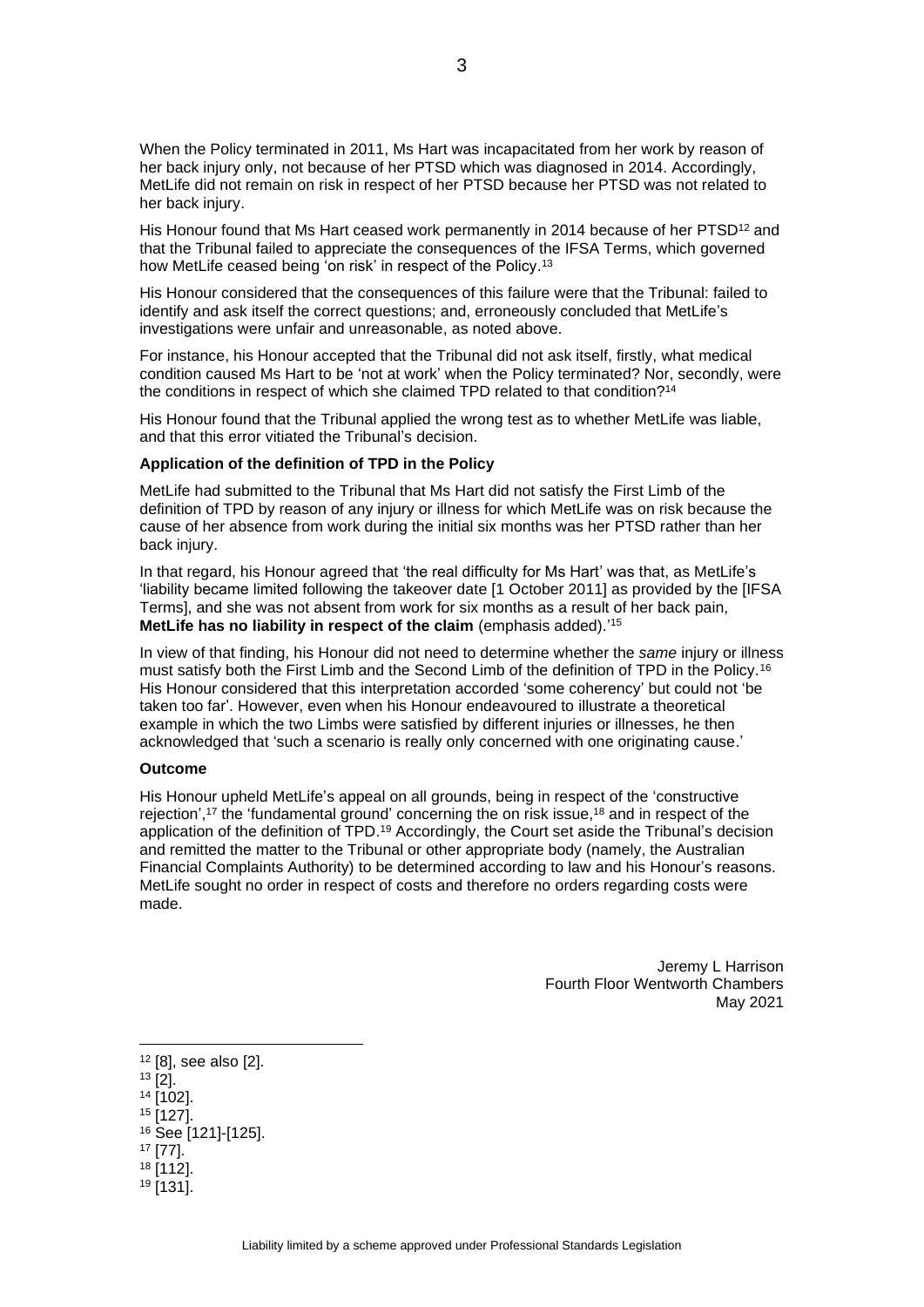## **ADDENDUM**

### **The Policy definition of TPD**

The Policy had provided that 'While covered under this Policy Total and Permanent Disablement shall have the following meaning:…In the case of an Insured Member whose Normal Hours are 15 hours each week or more at the time of the Insured Event giving rise to the claim –

['the First Limb'] the Insured Member having been absent from their Occupation with the Employer through injury or illness for six consecutive months and ['the Second Limb'] having provided proof to our satisfaction that the Insured Member has become incapacitated to such an extent as to render the Insured Member unlikely ever to engage in any gainful profession, trade or occupation for which the Insured Member is reasonably qualified by reason of education, training or experience.'

## **The IFSA Terms**

Clause 7 was entitled "Definitions" and clause 7.1 provided as follows:

7.1 In this Guidance Note: ...

"at work" means the member is actively performing all the duties of his usual occupation with the Employer and is not in receipt of and/or entitled to claim income support benefits from any source including workers' compensation benefits, statutory transport accident benefits and disability income benefits. A member who does not meet these requirements is correspondingly described as *"not at work"*.

"new events cover" means cover other than cover in relation to the medical condition or any directly or indirectly related condition arising from sickness or injury which has caused the insured member either: - to be *not at work* on the working day immediately preceding the takeover date…

Clause 13 was entitled "TPD cover provided by the incoming/previous insurer". Clauses 13.3 and 13.4 provided as follows:

- 13.3 *Insured members* who are *not at work* on the member's normal working day immediately preceding the takeover date due to sickness or injury will be provided with *new events cover* with the incoming insurer from the *takeover date*.
- 13.4 The previous insurer remains 'on risk' to provide cover for any TPD claim arising from any condition caused by sickness or injury, which is not *new events cover*.

### **Superannuation (Resolution of Complaints) Act 1993 (Cth) (the Act)**

Section 37 of the Act conferred the Tribunal with powers and it provided as follows:

- (1) For the purpose of reviewing a decision of the [trustee](http://www8.austlii.edu.au/cgi-bin/viewdoc/au/legis/cth/consol_act/soca1993464/s3.html#trustee) of a [fund](http://www8.austlii.edu.au/cgi-bin/viewdoc/au/legis/cth/consol_act/soca1993464/s3.html#fund) that is the subject of a [complaint](http://www8.austlii.edu.au/cgi-bin/viewdoc/au/legis/cth/consol_act/soca1993464/s3.html#complaint) under [section](http://www8.austlii.edu.au/cgi-bin/viewdoc/au/legis/cth/consol_act/soca1993464/s14.html) 14:
	- (a) the [Tribunal](http://www8.austlii.edu.au/cgi-bin/viewdoc/au/legis/cth/consol_act/soca1993464/s3.html#tribunal) has all the powers, obligations and discretions that are conferred on the [trustee;](http://www8.austlii.edu.au/cgi-bin/viewdoc/au/legis/cth/consol_act/soca1993464/s3.html#trustee) and
	- (b) subject to [subsection](http://www8.austlii.edu.au/cgi-bin/viewdoc/au/legis/cth/consol_act/soca1993464/s38.html#subsection) (6), must make a determination in accordance with [subsection](http://www8.austlii.edu.au/cgi-bin/viewdoc/au/legis/cth/consol_act/soca1993464/s38.html#subsection) (3).
- (2) If an [insurer](http://www8.austlii.edu.au/cgi-bin/viewdoc/au/legis/cth/consol_act/soca1993464/s3.html#insurer) or other [decision-maker](http://www8.austlii.edu.au/cgi-bin/viewdoc/au/legis/cth/consol_act/soca1993464/s3.html#decision-maker) has been joined as a [party](http://www8.austlii.edu.au/cgi-bin/viewdoc/au/legis/cth/consol_act/soca1993464/s3.html#party) to a [complaint](http://www8.austlii.edu.au/cgi-bin/viewdoc/au/legis/cth/consol_act/soca1993464/s3.html#complaint) under [section](http://www8.austlii.edu.au/cgi-bin/viewdoc/au/legis/cth/consol_act/soca1993464/s14.html) 14: